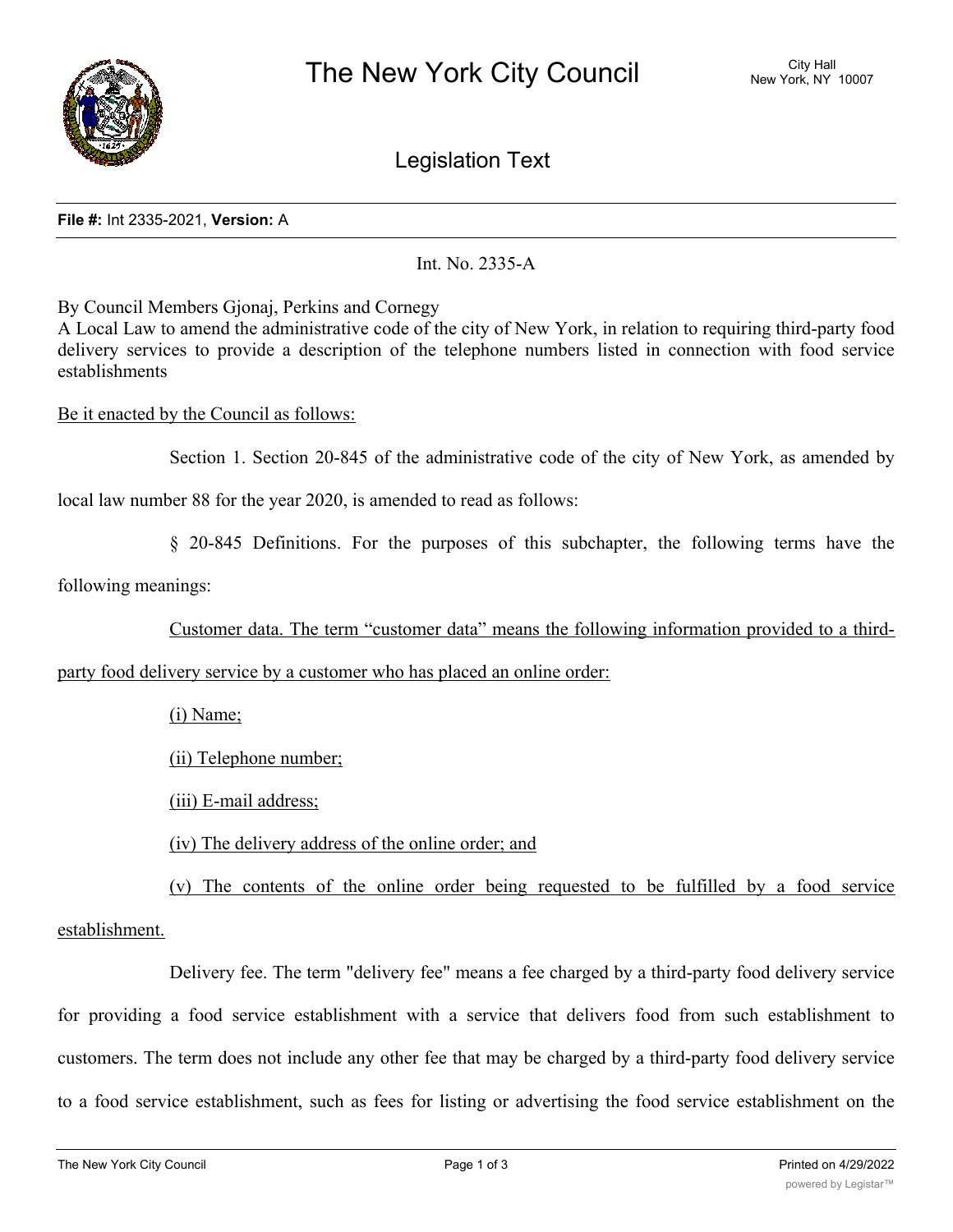third-party food delivery service platform or fees related to processing the online order.

Direct telephone number. The term "direct telephone number" means a telephone number by which the caller communicates directly with a food service establishment.

Food service establishment. The term "food service establishment" has the same meaning as provided in subdivision s of section 81.03 of the health code of the city of New York.

Online order. The term "online order" means any order placed by a customer through or with the assistance of a platform provided by a third-party food delivery service, including a telephone order.

Purchase price. The term "purchase price" means the total price of the items contained in an online order that are listed on the menu of the food service establishment where such order is placed. Such term does not include taxes, gratuities and any other fees that may make up the total cost to the customer of an online order.

Telephone order. The term "telephone order" means an order placed by a customer to a food service establishment through a telephone call forwarded by a call system provided by a third-party food delivery service or by another entity by agreement with a third-party food delivery service.

Third-party food delivery service. The term "third-party food delivery service" means any website, mobile application or other internet service that offers or arranges for the sale of food and beverages prepared by, and the same-day delivery or same-day pickup of food and beverages from, no fewer than 20 food service establishments located in the city that are owned and operated by different persons.

Third-party telephone number. The term "third-party telephone number" means a telephone number by which a customer may place a telephone order that is not a direct telephone number.

§ 2. Subchapter 22 of chapter 5 of title 20 of the administrative code of the city of New York is amended by adding a new section 20-847.1 to read as follows:

§ 20-847.1 Telephone number listings. a. A third-party food delivery service that lists or links to a telephone number for a food service establishment shall include in such listing or link the direct telephone